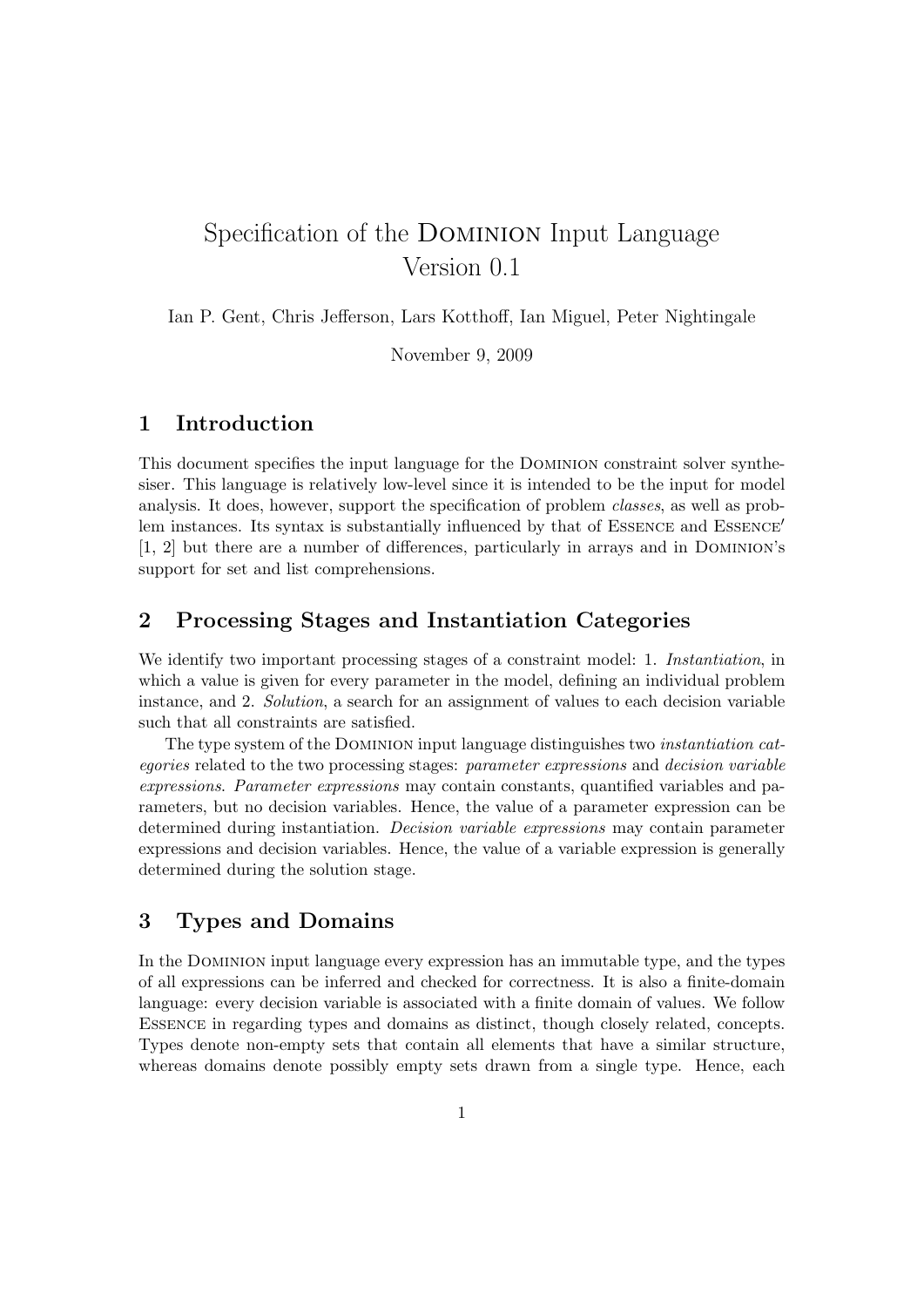domain is associated with an underlying type. At present, there are two atomic types, integers (defined as  $\mathbb{Z}$ ) and sets of integers, and an array type constructor, which is used to build arrays of the atomic types of arbitrary dimension. Example domains include: the integers between 1 and 5, the sets of integers drawn from the interval 1..10.

### 3.1 Type Declaration

The type of an identifier is declared as it is introduced. For the atomic types the syntax is int or set of int. For arrays, the type is declared using a dim (for "dimension") statement as follows  $(n \text{ is a parameter})$ :

> dim firstArray[10,n]: int dim secondArray[2,2,n]: set of int

Arrays are indexed from 0 in each dimension. A comma-separated list of parameter expressions within the square brackets indicates the number of dimensions of the array and the size of each. Following a dim declaration of an array, its elements are considered uninitialised and, therefore, empty. They are initialised individually, as shown below. In order to support the construction of triangular, or other non-rectangular arrays, it is not required that all elements of an array are initialised. It is, however, an error to initialise the same element of an array twice.

The alternative (and standard) to this approach to array declaration and initialisation is to declare rectangular arrays with uniform elements and then add constraints to approximate a non-rectangular array or to modify the elements so as to be non-uniform. This has the drawback of cluttering the model with these extra constraints, and can also lead to inefficiency. One example is if the constraint solver allocates backtrackable memory for decision variables most of whose domains are immediately pruned by unary constraints. Another is if the constraint solver has a special variable type that could have been used, had the 'true' domain been obvious (e.g. if some variables in the domain are, in fact,  $0/1$ ).

### 3.2 Domain Declaration

Domains are declared by suffixing the type declaration with a set (written using a 'set of ranges' style — see Section 7) denoting the subset of the given type from which the associated identifier takes its value. For example:

```
int {1,3..7}
set of int {1..49, 51..100}
```
The former indicates the domain of integers from 1 to 7, excluding 2. The latter indicates the domain of sets of integers drawn from 1 to 100, excluding 50. Domains are finite sets except in the case of parameters, in which case they may be unbounded, as explained in the following sub-section. As shown above, domain information is not given in the dim declaration of an array, but on an individual basis thereafter.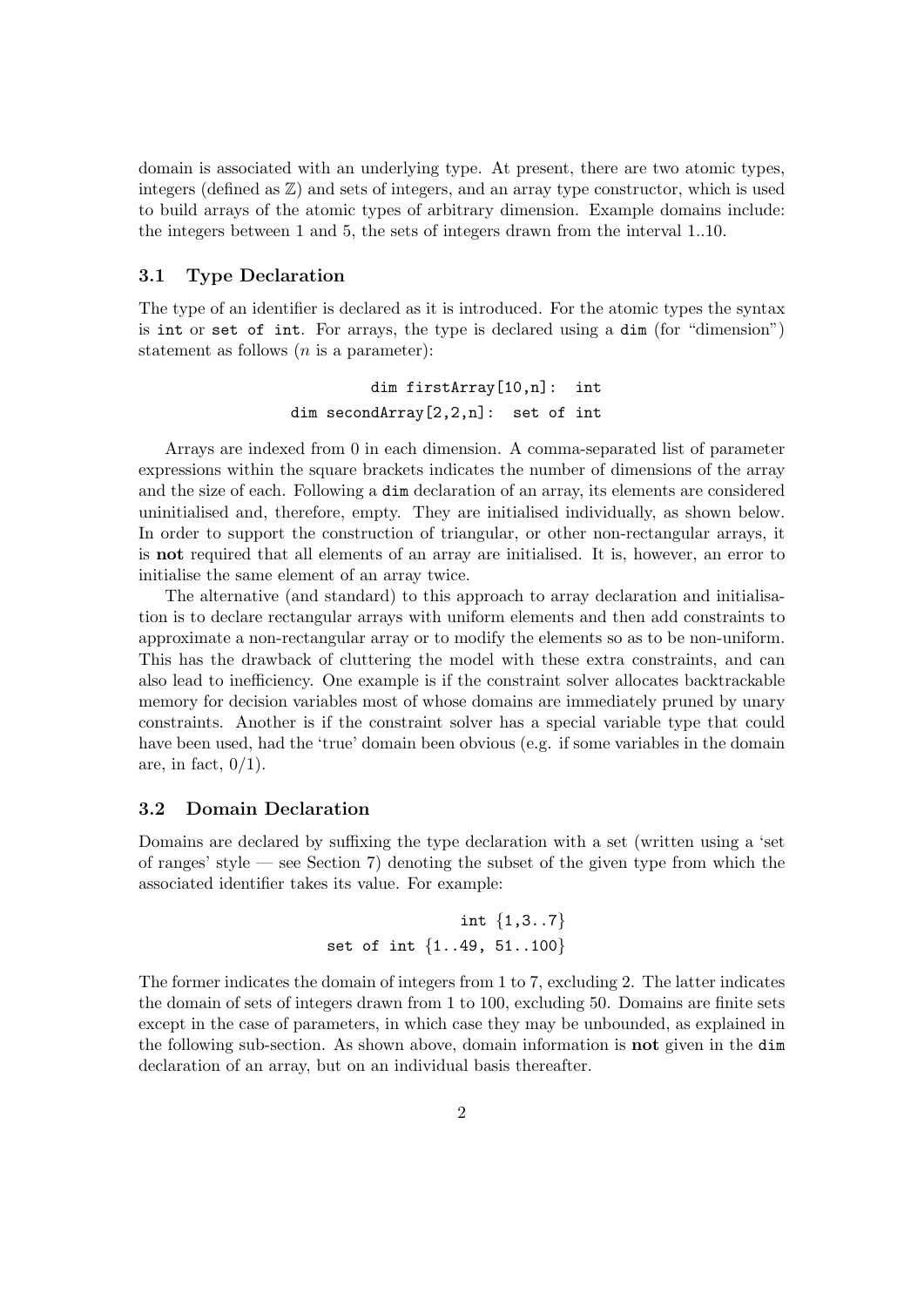### 3.3 Parameters

Parameters are introduced with given statements. Their domains indicate the allowed parameter values in valid instances of the problem class. Examples include:

```
given a: int
       given b: int \{1..\}given c: set of int \{1..b\}given d[a, b]: int
given e[f, g]: set of int \{1..50\}
```
The parameter a's domain is all of the integers. This does not violate our finite-domain constraint solving assumption, since  $a$  has an individual finite value for any particular instance. Similarly, b is a parameter whose domain is the natural numbers. Hence, only instances in which a natural number is given for b are valid. The parameter c is a set whose domain depends on  $b$ , which is valid since  $b$  was declared previously.

The parameter d is a two-dimensional array whose size is determined by a and b (this implicitly constrains  $\alpha$  to be positive). The parameter  $\epsilon$  is also a two-dimensional array, each element of which is a set drawn from 1..50. Since f and q were not declared previously, they are implicitly declared in this statement and their values are determined by the size of the given array for  $e$  in a particular instance.

#### 3.4 Decision Variables

Decision variables are introduced with find statements. Examples include:

find var : int  $\{1..5, 7\}$ find var2 : set of int  $\{i+j | i in \{1..4\}, j in \{1..4\}\}\$ 

Note that a finite domain is a requirement for decision variables. Set comprehension is covered in Section 8 below.

The elements of an array of decision variables can be initialised singly, or multiply as follows:

```
dim varArray[5,5]: int
                   find varArray[4,0]: int \{1..4\}find varArray[2..,1]: int \{0..1\}[ find varArray[i,j]: int \{0..2\} | i in \{0..4\}, j in \{0..4\}, i <= j]
```
The first statement following the dim statement above initialises varArray [4,0] to a decision variable whose domain is the integers between 1 and 4. The second initialises the elements varArray $[2,1]$ , varArray $[3, 1]$ , varArray $[4,1]$  all to  $0/1$  decision variables. The last initialises a triangular array of decision variables, all of whose domains are the integers from 0 to 2. The format of list comprehensions is also covered in Section 8.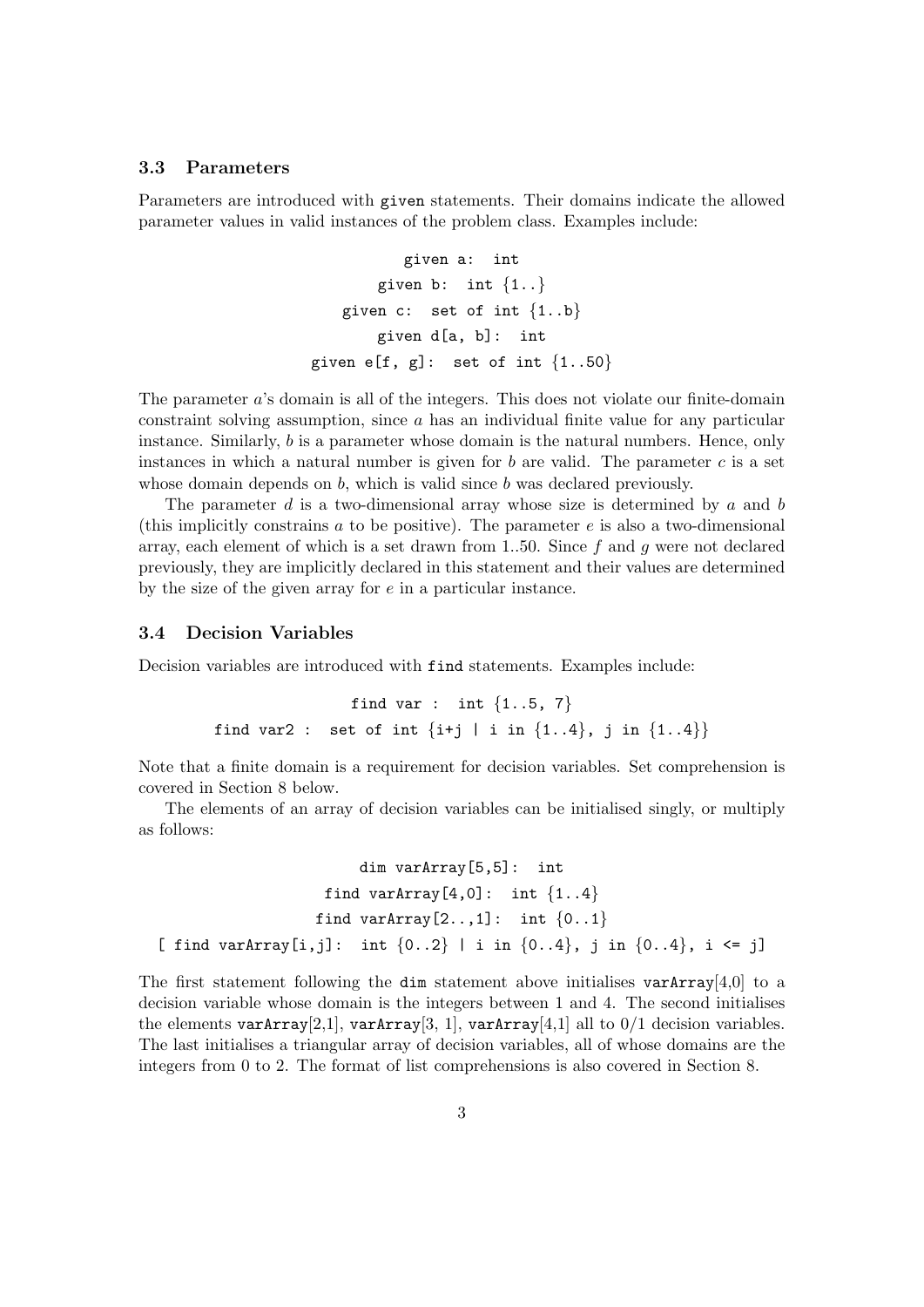### 4 Constituents and File Structure

In order to support problem classes, the Dominion input language takes the common step of separating model and instance data. Dominion input is therefore split into two parts, a model file and zero or more associated parameter files.

A Dominion model file has two parts:

- 1. The preamble in which parameters, constants, decision variables and arrays are defined.
- 2. The constraints over the decision variables.

A Dominion parameter file gives values for each of the parameters in the associated model file.

### 5 The Preamble

The first line of the preamble, and hence a model file, specifies the version of the language, with a major and minor version number.

#### language Dominion X.Y

This is followed by interleaved given, letting, find and dim statements, which respectively introduce parameters, bind parameter expressions to identifiers, introduce decision variables and introduce and dimension arrays. The order of these statements is significant, and identifiers must be declared before use. All but letting statements were introduced in the previous section. These are explained below.

The final (and optional) part of the preamble deals with optimisation problems. The minimize (or minimise) and maximize (or maximise) statements allow a single decision variable to be minimized or maximized. Only one minimize or maximize statement is allowed, and it must be at the end of the preamble. The following statement minimizes a variable in an array.

minimize Arr[3,6,7]

### 5.1 Binding Parameter Expressions to Identifiers

The letting statement is used to declare identifiers for parameter expressions. Examples include:

```
letting a be 5
               letting b be (15 * a)+1letting c be \{1,2,5..9\}letting d be \{i * j \mid i \in \{1..5\}, i \in \{1..5\}, i < j\}
```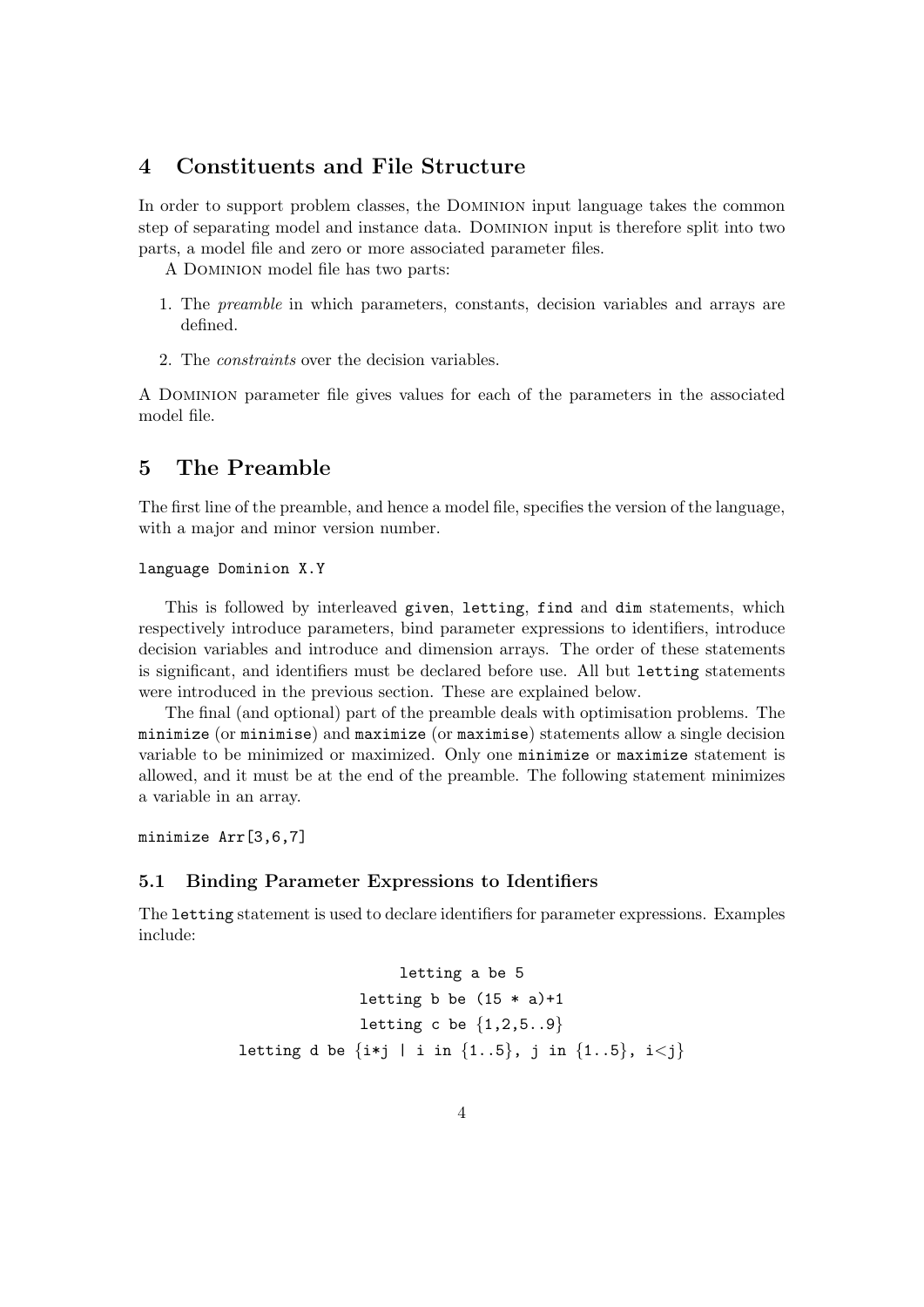Any valid arithmetic or set parameter expression (both detailed below) may be bound to an identifier in this way.

Arrays may also be declared to be composed of parameter expressions, rather than decision variables using the const keyword, as follows:

```
dim paramArray[5,5]: const int
```
Note that an array can contain decision variables or parameter expressions, but **not** both. Similarly to arrays of decision vaiables, the elements of paramArray can be initialised singly, or multiply as follows:

```
letting paramArray[0,0] be 4
                  letting paramArray[..,1] be 23
[ letting paramArray[i,j] be n | i in \{0..4\}, j in \{0..4\}, i == j]
```
The first statement above initialises  $paramArray[0,0]$  to the constant 4. The second initialises the elements paramArray[0,1], paramArray[1, 1], ..., paramArray[4,1] all to be the constant 23. The third initialises the elements of the leading diagonal of paramArray to the parameter  $n$ , which must have been declared previously.

# 6 The Constraints

The Dominion input language specifies only the allowed syntax of constraints, not the set of supported constraints itself. This set is covered in a separate document (to be written!), which we expect to evolve quickly. Hence, this section contains predominantly BNF rather than concrete examples. The BNF for specifying constraints is as follows:

```
<Constraints> ::= "such that" (<Constraint>)*
<Constraint> ::= "cons" <IdentifierString>
                     (<CtComprehension> | <ConstraintExpression>)
```
The <IdentifierString> binds a unique identifier to the constraint or constraint comprehension. A constraint comprehension is a comprehended constraint (cf. Section 8).

A <ConstraintExpression> is defined as follows:

```
<ConstraintExpression> ::= <IdentifierString>
                             "(" [<ConstraintArg>
                                 ("," <ConstraintArg>)* ] ")"
```
The <IdentifierString> specifies the name of the constraint type, e.g. sum or product. The constraint name is followed by a possibly empty list of <ConstraintArg>s in parentheses. A  $\leq$ ConstraintArg> can be a constant, a variable, or a constraint. It can also be a comma-separated list of each of these enclosed in square brackets or a variable comprehension. Finally, a <ConstraintArg> may also be another constraint to allow for things like reified constraints.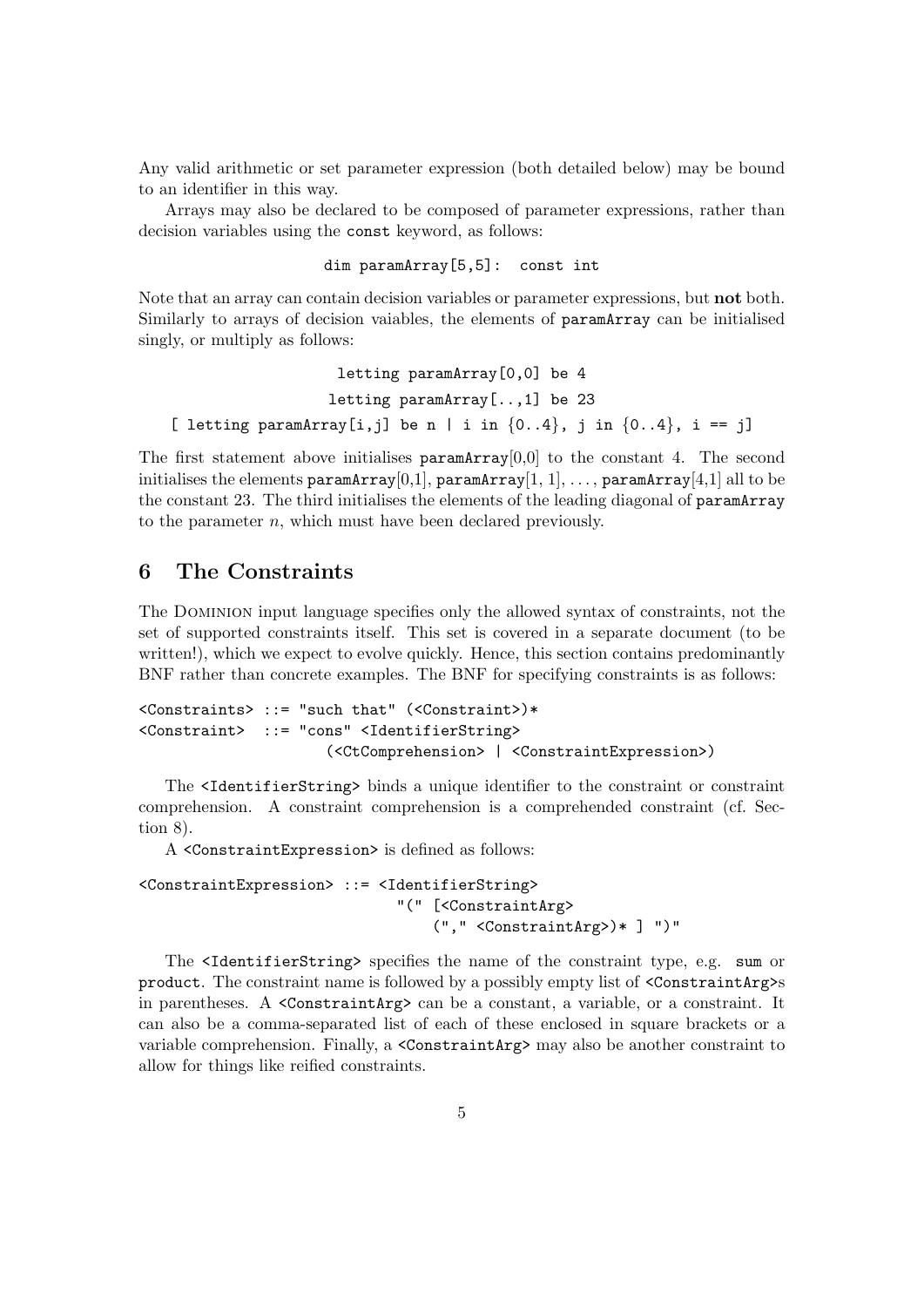# 7 Expressions

We give a brief overview of the kinds of expressions that are allowed in the Dominion input language.

### 7.1 Arithmetic expressions

Valid arithmetic expressions are of type int and may contain symbols of type int, plain integers, and the usual arithmetic infix operators  $+$ ,  $-$ ,  $*$ ,  $/$ . Minus is also allowed as a unary prefix operator. Any subexpression may be enclosed in parentheses ().

### 7.2 Unbounded set of ranges

An unbounded set of ranges represents a (possibly infinite) subset of int using ranges (e.g. 5..10) or individual numbers separated by commas, in ascending order. It is allowed to have .. at the beginning or end of the sequence for infinite sets. For example, the set of integers except 6 is expressed as ..5, 7...

#### 7.3 Bounded set of ranges

A bounded set of ranges represents a finite subset of the integers. It is the same as unbounded set of integers, but .. is not allowed at the beginning or end of the sequence.

#### 7.4 Set Comprehensions

Set comprehensions are an alternative for specifying finite sets of integers. They are described in Section 8.3 below. The following is an example of a set comprehension representing {66}.

 $\{ i+10*i \mid i \text{ in } \{1..6\}, i \text{ in } \{6..10\}, i==i \}$ 

### 8 Comprehensions

Comprehensions are used to write multiple similar letting and find statements, multiple similar constraints, to construct un-named arrays of variables and to construct sets of integers. They have the following basic form.

```
[ left-hand side | right-hand side ]
```
The right-hand side specifies a set of comprehension parameters and comprehension conditions (described in the next section). The left-hand side is an expression to be repeated with different values substituted for comprehension parameters.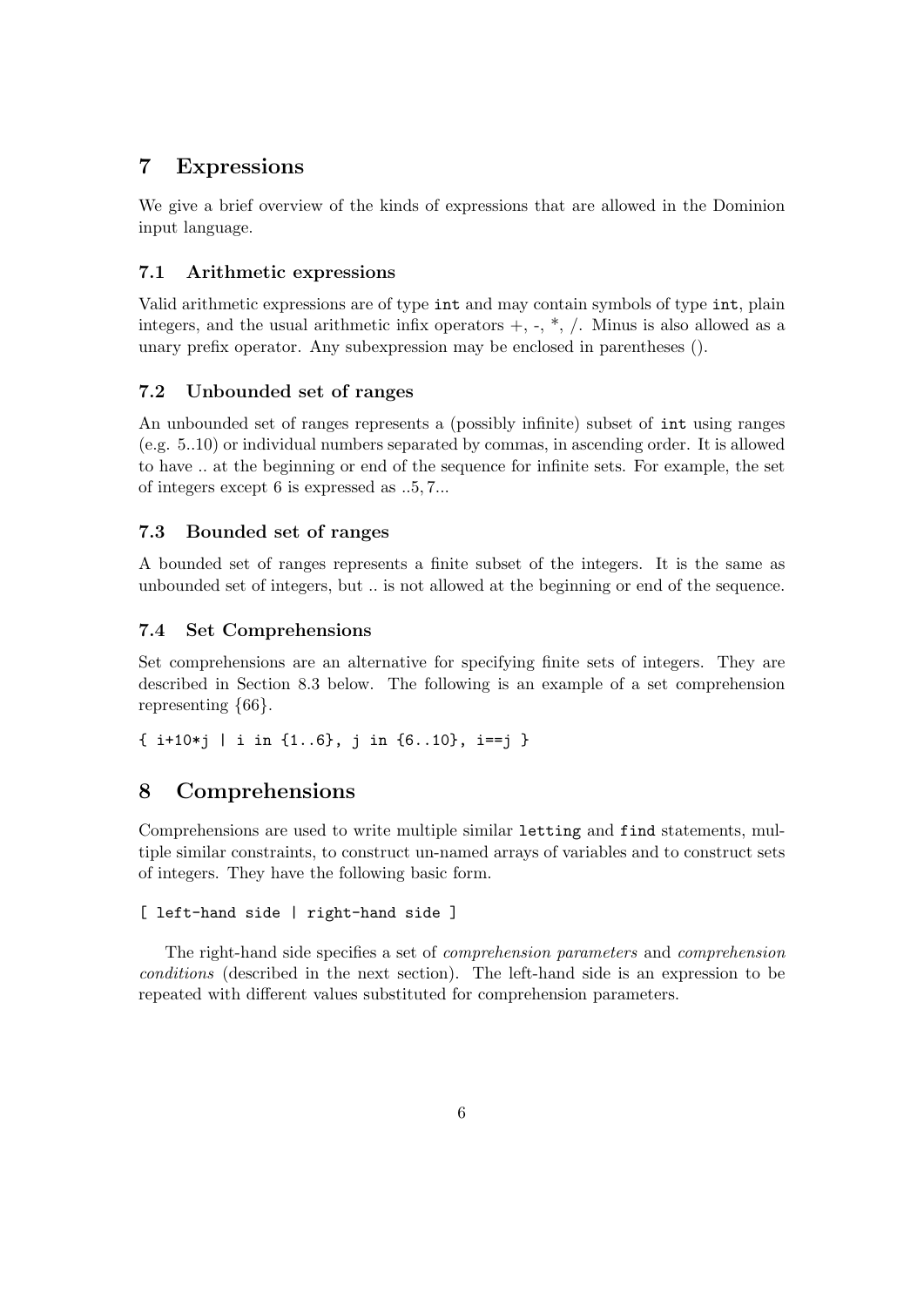#### 8.1 Comprehension parameters and conditions

All three types of comprehension have a sequence of comprehension parameters. A comprehension parameter is a universally-quantified integer variable with a finite set of values.

For example, the following set comprehension constructs a set of the integers from 1 to n except 5 (where n must be a parameter expression). i is essentially a local universally-quantified variable which takes each value in its (finite) range.

{ i | i in {1..n}, i != 5 }

A comprehension may have any number of comprehension parameters, followed by any number of conditions. The only restriction is that it is not allowed to have no parameters and no conditions. The BNF for the right hand side of a comprehension is given below. Each parameter has a bounded constant set of values associated with it.

```
<CompParamsAndConditions> ::= <RangeList> ["," <ConditionList>] |
                              <ConditionList>
```

```
<RangeList> ::= <ParameterRange> ["," <RangeList>]
<ParameterRange> ::= <IdentifierString> "in" <BoundedConstantSet>
```
Comprehension conditions consist of two arithmetic expressions with a binary comparison operator between them. Both arithmetic expressions must be parameter expressions.

```
<ConditionList> ::= <ComprehensionCondition> ["," <ConditionList>]
<ComprehensionCondition> ::= <ArithExpr>
                             ("!=" | "<" | ">" | "<=" | ">=" | "==")<ArithExpr>
```
Comprehensions are unrolled as follows. Assume the comprehension has the sequence of parameters  $\langle x_1, \ldots, x_n \rangle$  (in the order they are specified), and each parameter  $x_i$  is assigned a value  $a_i$  (within its bounded set). An assignment of all parameters is contained in a sequence  $\langle a_1, \ldots, a_n \rangle$ . The space of these sequences is enumerated in lexicographic (dictionary) order. For each sequence of values which satisfies the comprehension conditions, an instance of the left-hand side of the comprehension is generated by substituting in the values.

### 8.2 Comprehensions of letting and find

In some situations it is desirable to generate lists of similar letting or find statements. This is done with comprehensions. For example, the following statements define an array Pairs which contains a decision variable for every unordered pair of integers in the range  ${0 \dots n-1}.$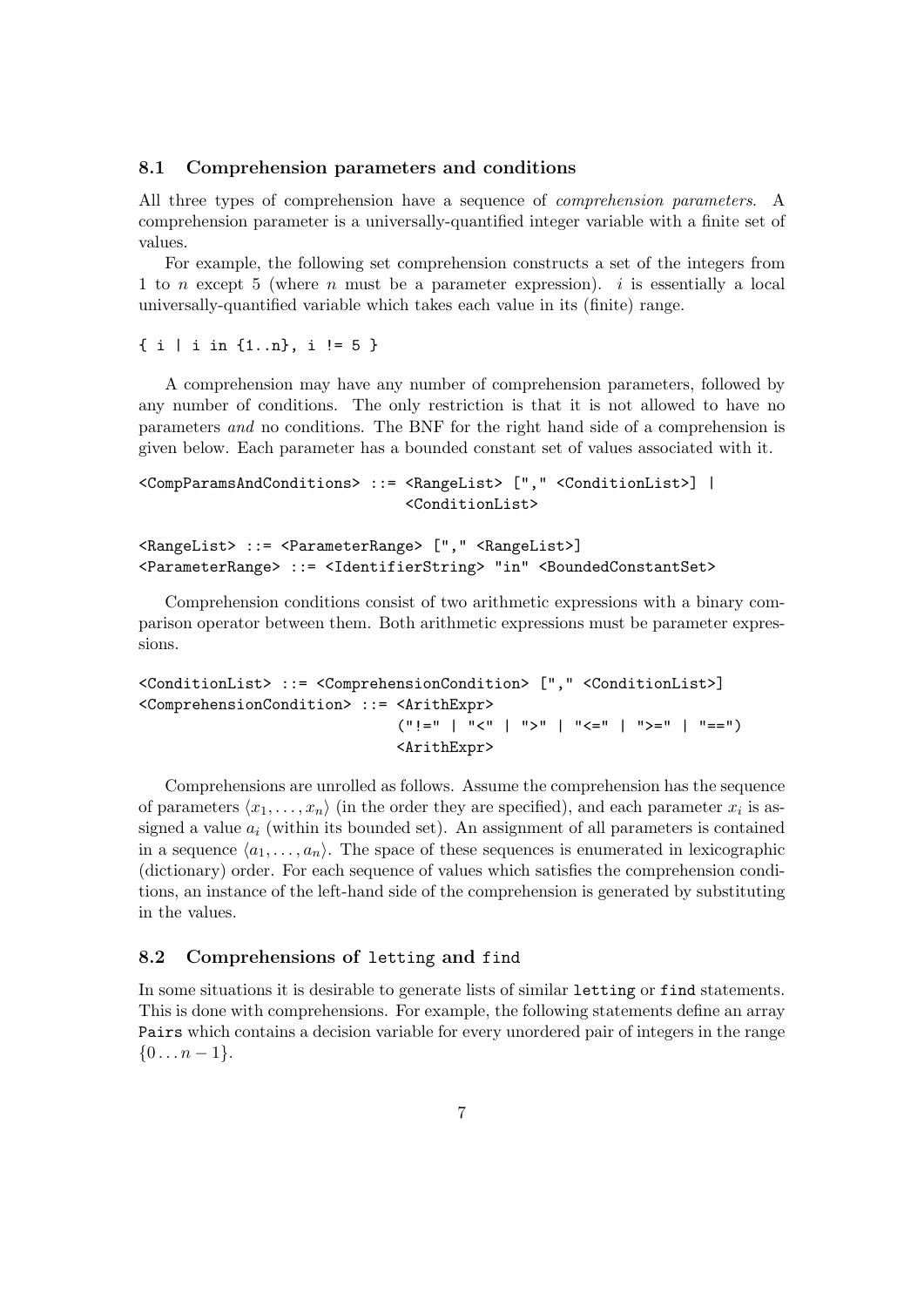```
given n : int {1..}
dim Pairs[n,n]: int
[ find Pairs[i,j] : int {1..5} | i in {0..n-1}, j in {0..n-1}, i<=j ]
```
All comprehension parameters (in this case  $i$  and  $j$ ) must appear in the letting or find statement as indices in the left-hand side expression. In the example above, the left-hand side expression is  $Pairs[i,j]$ , and both comprehension parameters i and j appear as indices. Otherwise, the rules regarding letting and find apply unchanged.

The left-hand side of the letting or find statement must be an array symbol followed by indices. A statement like the following is not allowed:

```
[ find x : int{1..5} | a<br/>b ]
```
In this case, the identifier  $x$  may be defined in some instantiations and not others. We forbid this to simplify analysis at the problem class level.

#### 8.3 Set comprehensions

Set comprehensions allow a set of integers to be specified compactly. They are distinguished from other types of comprehension by using curly braces instead of square brackets. The following example is the set of even non-negative numbers up to  $n$  (where n is a parameter expression).

{ 2\*i | i in {0..n/2} }

It would be impossible to specify the set of even numbers up to  $n$  in the set of ranges notation, therefore set comprehensions increase the expressiveness of the language.

It is permitted to have comprehension parameters that are not used in the left-hand side of the comprehension. Set comprehensions may only be used on the right-hand side of a letting, to initialize a set of int. Set comprehensions are always parameter expressions.

A set comprehension can be used to specify the domain of a decision variable. First, a letting is used to create an identifier for the domain, then find uses that identifier, as follows.

letting dom be  $\{2*i \mid i in \{0..n/2\}\}\$ find x : int dom

#### 8.4 Variable comprehensions

A variable comprehension creates an unnamed array of variables. For example, the following will construct an array containing elements on the diagonal of Arr.

[ Arr[i,i] | i in {0..n-1} ]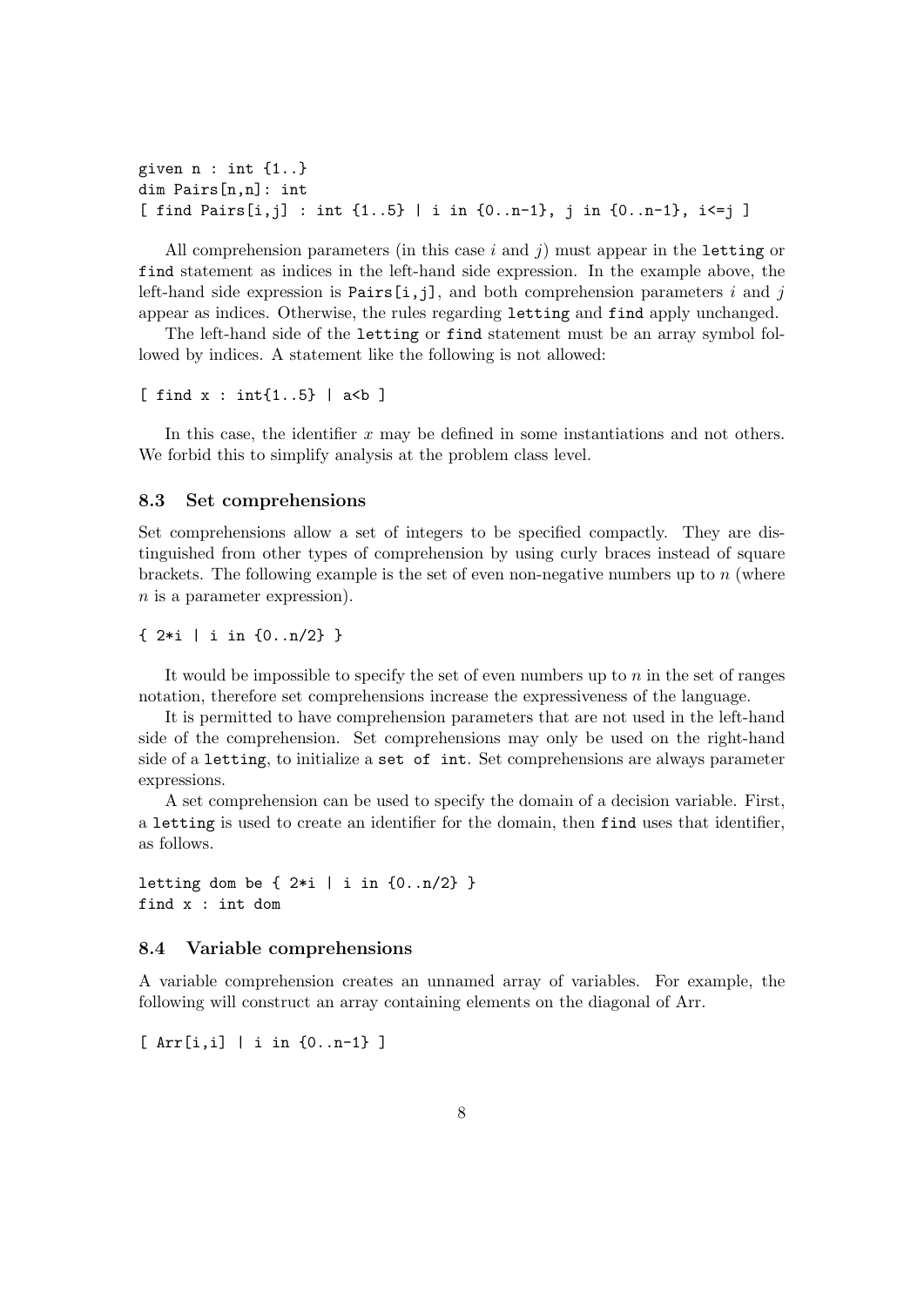It is possible to nest variable comprehensions to create multi-dimensional arrays. For example, the following copies part of the two-dimensional array Arr. It is equivalent to Arr[2..4,2..4].

[ [ Arr[i,j] | j in {2..4} ] | i in {2..4} ]

Variable comprehensions may only be used as parameters of constraints.

### References

- [1] A.M. Frisch, W. Harvey, C. Jefferson, B. Martinez-Hernandez, I. Miguel. Essence: A Constraint Language for Specifying Combinatorial Problems. Constraints 13(3), 268-306, 2008.
- [2] A. Rendl. Effective Compilation of Constraint Models, PhD Thesis, University of St Andrews (to appear), 2010.

### A BNF Grammar

<DominionModel> ::= <Preamble> <Constraints> <Preamble> ::= "language" "Dominion" <Version> (<Given> | <Letting> | <Find> | <LetFindComprehension> | <Dim>)\* [<Minimizing> | <Maximizing>]

<Version> ::= <Integer> "." <Integer>

<Dim> ::= "dim" <IdentifierString> <SizeMatrixExpr> "of" ["set" "of"] "int"

```
<Given> ::= "given" <IdentifierString> [<SizeMatrixExpr>]
            ":" ["set" "of"] "int" ["{" <UnboundedSetOfRanges> "}" | <AtomicId>]
```
<Letting> ::= "letting" <RangeVariableId> "be" (<ArithExpr> | <SetExpr>)

```
<Find> ::= "find" <RangeVariableId>
           ":" ["set" "of"] "int" <BoundedConstantSet>
```

```
<Minimizing> ::= ("minimizing" | "minimising") <AtomicId>
<Maximizing> ::= ("maximizing" | "maximising") <AtomicId>
```
<BoundedConstantSet> ::= ( "{" <BoundedSetOfRanges> "}" | <AtomicId> )

```
<LetFindComprehension> ::= "[" (<Letting> | <Find>) "|" <CompParamsAndConditions> "]"
```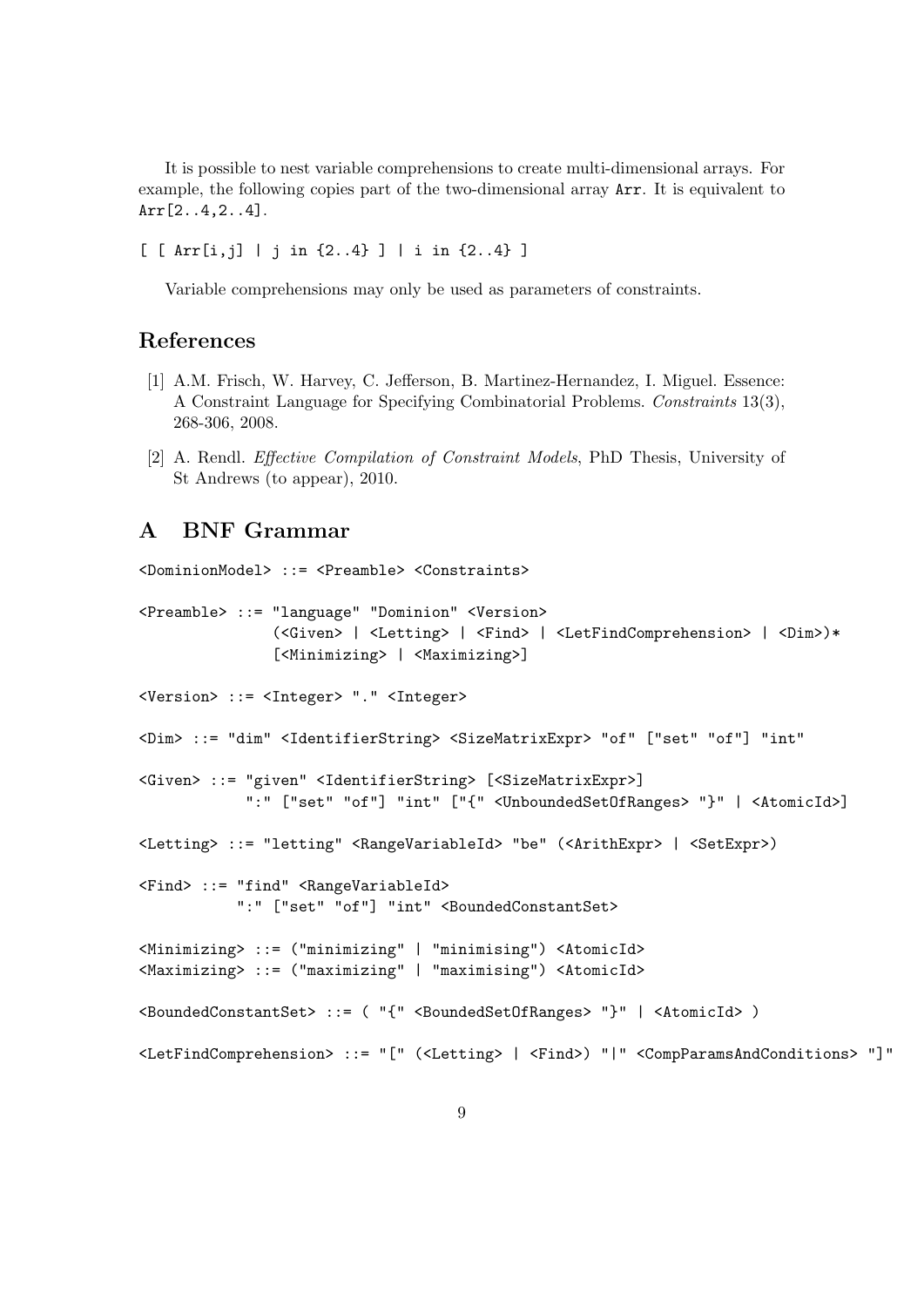```
<CtComprehension> ::= "[" <ConstraintExpression> "|" <CompParamsAndConditions> "]"
<SetComprehension> ::= "{" <ArithExpr> "|" <CompParamsAndConditions> "}"
<VarComprehension> ::= "[" <Id> "|" <ComprehensionParameters> "]"
<CompParamsAndConditions> ::= <RangeList> ["," <ConditionList>] | <ConditionList>
<RangeList> ::= <ParameterRange> ["," <RangeList>]
<ParameterRange> ::= <IdentifierString> "in" <BoundedConstantSet>
<ConditionList> ::= <ComprehensionCondition> ["," <ConditionList>]
\langle \text{ComprehensionCondition} \rangle ::= \langle \text{ArithExpr} \rangle ("!=" | "<" | ">" | "<=" | ">=" | "==")
                              <ArithExpr>
<Constraints> ::= "such that" (<Constraint>)*
<Constraint> ::= "cons" <IdentifierString> (<CtComprehension> | <ConstraintExpression>)
<ConstraintExpression> ::= <IdentifierString> "(" [<ConstraintArg>["," <ConstraintArg>]] ")"
<ConstraintArg> ::= <IdList> | <ConstraintList>
\langleIdList> ::= (\langleId> | "[" [<Id> (\because," <Id>)*] "]")
<ConstraintList> ::= (<Constraint> | "[" [<Constraint> ("," <Constraint>)*] "]")
<ArithExpr> ::= "(" <ArithExpr> ")" |
                <Integer> | <AtomicId> |
                <ArithExpr> ("*" | "+" | "-" | "/") <ArithExpr> |
                "-" <ArithExpr>
<Integer> ::= "0" | <DigitNonZero> (<Integer>)*
<DigitNonZero> ::= "1" | "2" | "3" | "4" | "5" | "6" | "7" | "8" | "9"
<SetExpr> ::= "{" <BoundedSetOfRanges> "}" | <SetComprehension>
// The following two nonterminals are identical in BNF but have a different intention:
// the commas in the first separate ranges, in the second they separate dimensions.
<UnboundedSetOfRanges> ::= <OpenRange> ("," <OpenRange>)*
<MatrixIndexRanges> ::= <OpenRange> ("," <OpenRange>)*
<BoundedSetOfRanges> ::= <ClosedRange> ("," <ClosedRange>)*
<OpenRange> ::= <ClosedRange> | ".." | <ArithExpr> ".." | ".." <ArithExpr>
<ClosedRange> ::= <ArithExpr> [".." <ArithExpr>]
```